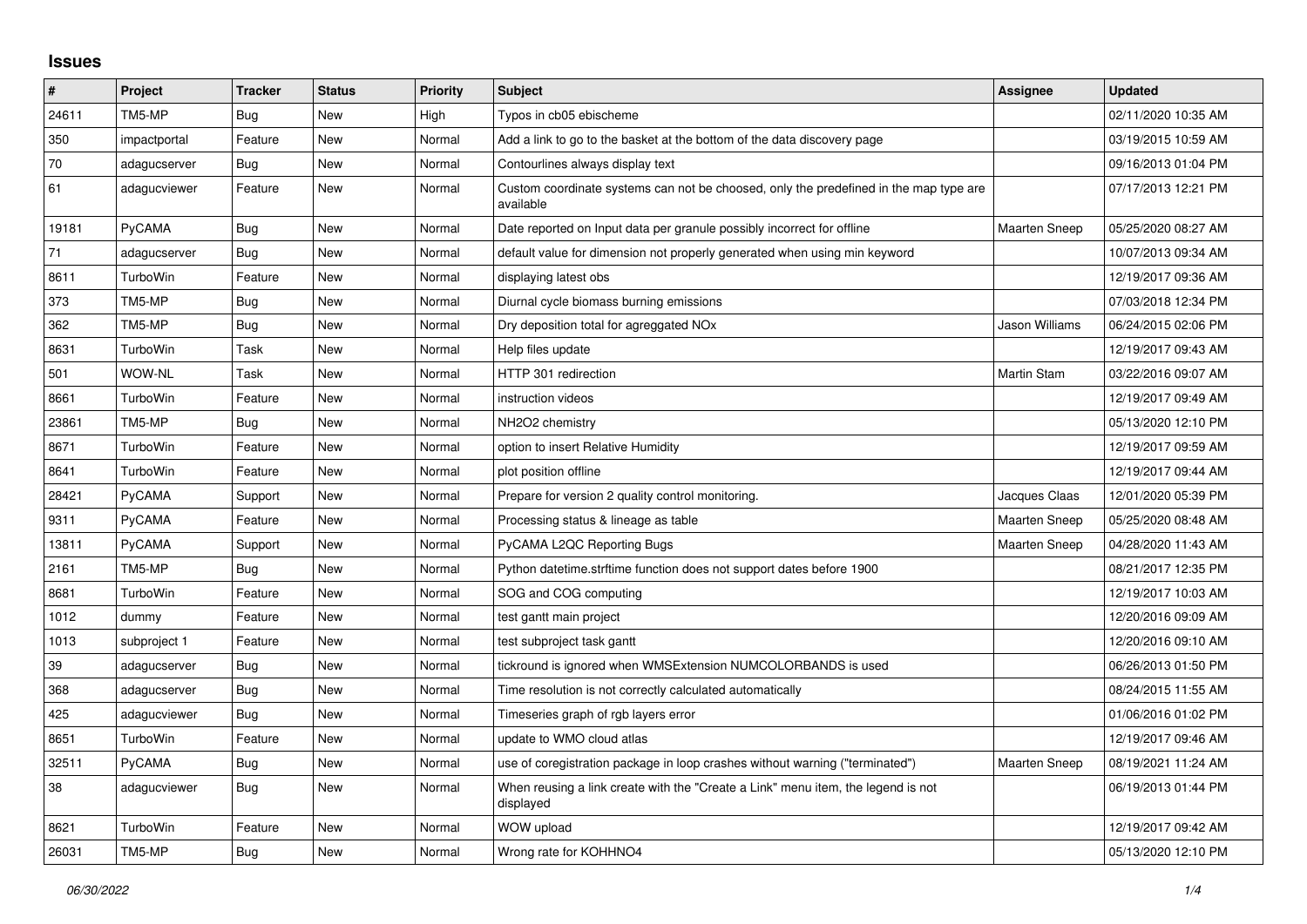| $\pmb{\#}$   | <b>Project</b> | <b>Tracker</b> | <b>Status</b> | <b>Priority</b> | <b>Subject</b>                                                                         | <b>Assignee</b>      | <b>Updated</b>      |
|--------------|----------------|----------------|---------------|-----------------|----------------------------------------------------------------------------------------|----------------------|---------------------|
| 94           | impactportal   | <b>Bug</b>     | New           | Normal          | [Account] Handle OpenID problem                                                        |                      | 10/10/2013 10:22 AM |
| 86           | impactportal   | Feature        | New           | Normal          | [Account] Keep history of what has been processed                                      |                      | 10/10/2013 10:22 AM |
| 91           | impactportal   | Feature        | New           | Normal          | [Basket] Move Basket in menu bar                                                       |                      | 10/10/2013 10:22 AM |
| 77           | impactportal   | Feature        | New           | Normal          | [Data] Provide ECLISE data in climate4impact                                           |                      | 10/10/2013 10:22 AM |
| 37           | adagucviewer   | <b>Bug</b>     | New           | Normal          | [EXTGUI] When refreshing a layer the layerlist is not updated                          |                      | 06/13/2013 10:28 AM |
| 82           | impactportal   | Feature        | New           | Normal          | [GUI] Improve error messages                                                           |                      | 10/10/2013 10:22 AM |
| 372          | adagucserver   | <b>Bug</b>     | New           | Normal          | [KDC WCS] Web Coverage Service on point data does not function correctly               | Maarten Plieger      | 09/09/2015 07:28 AM |
| 87           | impactportal   | Feature        | New           | Normal          | [Map & Plot] Enable to select multiple data from basket for plotting and mapping       |                      | 10/10/2013 10:22 AM |
| 89           | impactportal   | Feature        | New           | Normal          | [Map&Plot]Generic data selection widget                                                |                      | 10/10/2013 10:22 AM |
| 30011        | PyCAMA         | Support        | <b>New</b>    | Normal          | [PyCAMA] Prepare release of 1.0                                                        | Maarten Sneep        | 12/01/2021 10:49 AM |
| 26171        | <b>PyCAMA</b>  | Feature        | New           | Normal          | [PyCAMA] Skip L3 data in concatenation tool                                            | <b>Maarten Sneep</b> | 06/02/2020 09:25 AM |
| 26181        | PyCAMA         | Bug            | New           | Normal          | [PyCAMA] Time assigned to time-slice                                                   | <b>Maarten Sneep</b> | 06/02/2020 09:27 AM |
| 27841        | PyCAMA         | Support        | New           | Normal          | [PyCAMA] update filters for HCHO (possibly others) to exclude data with QA value < 0.5 | Maarten Sneep        | 10/20/2020 11:43 AM |
| 26231        | PyCAMA         | Support        | New           | Normal          | [PyCAMA] Verify configuration of PyCAMA for daily extractions                          | Jacques Claas        | 12/01/2020 05:30 PM |
| 74           | impactportal   | Feature        | New           | Normal          | [Search] Free text search: resolve on server not in browser                            |                      | 10/10/2013 10:22 AM |
| 81           | impactportal   | Feature        | New           | Normal          | [Transformations] Time series plots WPS for multiple datasets                          |                      | 10/10/2013 10:22 AM |
| $ 90\rangle$ | impactportal   | Feature        | New           | Normal          | [Use cases] Precoocked data selection widget with use case data                        |                      | 10/10/2013 10:22 AM |
| 440          | TM5-MP         | Feature        | New           | Low             | Assumption in calculation of friction velocity over land                               |                      | 07/03/2018 12:51 PM |
| 10281        | TM5-MP         | Task           | New           | Low             | Dry deposition of gas-phase H2SO4 and DMS                                              |                      | 07/03/2018 12:51 PM |
| 149          | TM5-ZOOM       | <b>Bug</b>     | New           | Low             | Gfortran compiler                                                                      |                      | 04/08/2014 10:42 AM |
| 367          | TM5-MP         | Feature        | New           | Low             | Heterogeneous reaction rates for bulk aerosol version                                  | Jason Williams       | 07/03/2018 12:36 PM |
| 521          | TM5-MP         | <b>Bug</b>     | New           | Low             | Inconsistent NO <sub>x</sub> emissions                                                 |                      | 07/03/2018 12:30 PM |
| 338          | TM5-MP         | Feature        | New           | Low             | Modifying and extending input data for refractive indices                              | Twan van Noije       | 07/03/2018 12:53 PM |
| 351          | TM5-MP         | Bug            | New           | Low             | NH3 budget terms                                                                       |                      | 07/03/2018 12:36 PM |
| 17921        | PyCAMA         | <b>Bug</b>     | New           | Low             | O3 Histogram plots y-label                                                             | <b>Maarten Sneep</b> | 05/25/2020 08:20 AM |
| 11761        | TM5-MP         | Bug            | New           | Low             | overflow in PDUMP                                                                      |                      | 09/26/2018 09:44 AM |
| 439          | TM5-MP         | Task           | <b>New</b>    | Low             | Treatment of ice clouds in photolysis                                                  |                      | 07/03/2018 12:35 PM |
| 12101        | TM5-MP         | Feature        | New           | Low             | Updating Corner halo grid boxes                                                        |                      | 10/10/2018 03:39 PM |
| 85           | impactportal   | Feature        | New           | Low             | [Basket] Enable grouping of data in datasets                                           |                      | 10/10/2013 10:22 AM |
| 76           | impactportal   | Feature        | New           | Low             | [Search] Group search results in folders                                               |                      | 10/10/2013 10:22 AM |
| 549          | TM5-MP         | Bug            | In Progress   | High            | Restarbility broken                                                                    | Philippe Le Sager    | 03/17/2017 11:40 AM |
| 336          | TM5-MP         | Feature        | In Progress   | Normal          | budget consistent with mmix                                                            | Philippe Le Sager    | 12/01/2015 10:05 AM |
| 558          | PyCAMA         | Feature        | In Progress   | Normal          | Coregistration                                                                         | Maarten Sneep        | 11/06/2018 05:47 PM |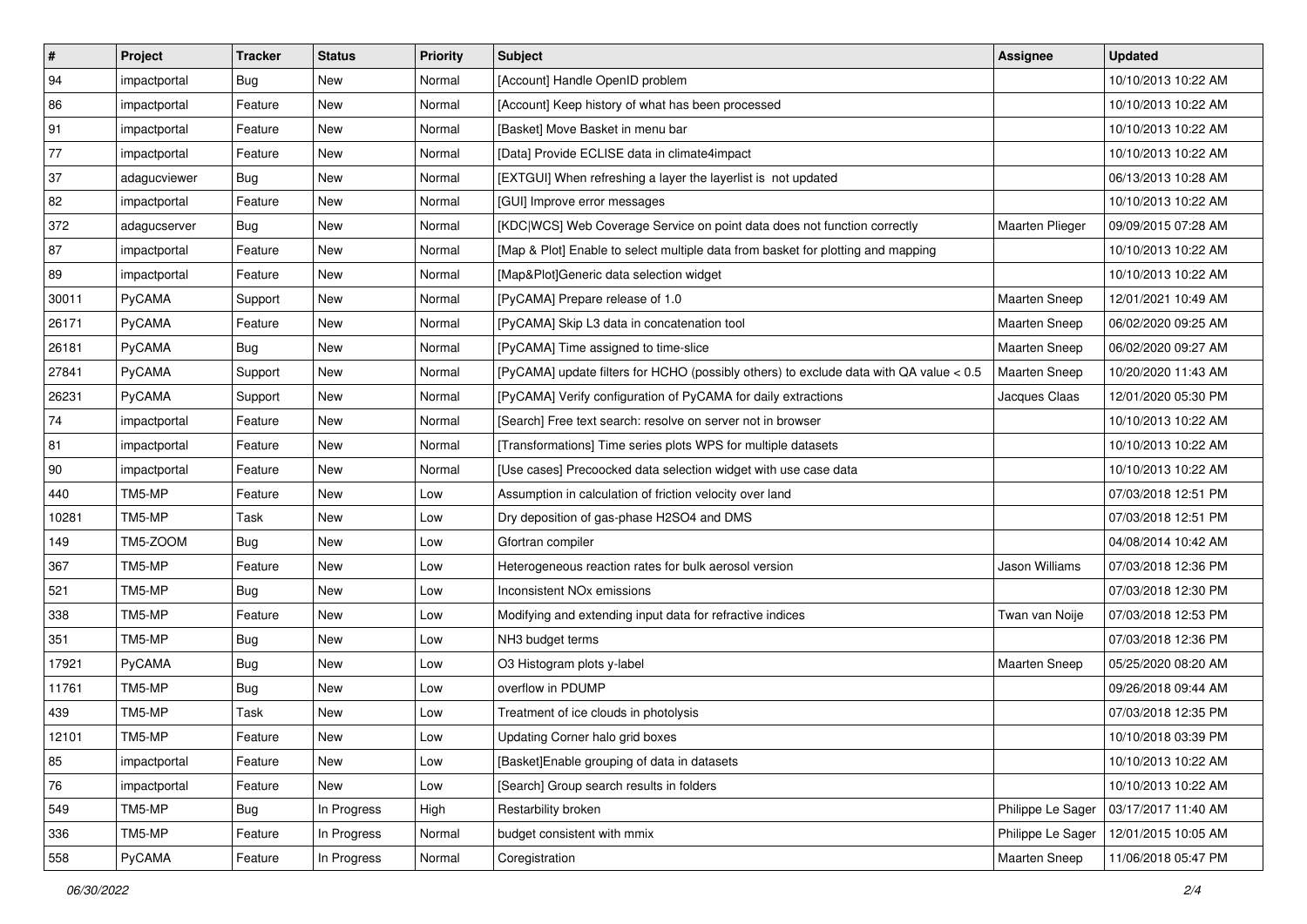| $\sharp$ | Project       | <b>Tracker</b> | <b>Status</b> | <b>Priority</b> | <b>Subject</b>                                                                      | Assignee               | <b>Updated</b>      |
|----------|---------------|----------------|---------------|-----------------|-------------------------------------------------------------------------------------|------------------------|---------------------|
| 944      | <b>PyCAMA</b> | Feature        | In Progress   | Normal          | Documentation of internal workings of PyCAMA                                        | <b>Maarten Sneep</b>   | 12/09/2020 11:13 AM |
| 595      | TM5-MP        | <b>Bug</b>     | In Progress   | Normal          | Generation of qsub job file seems broken                                            |                        | 07/03/2018 12:39 PM |
| 26711    | TM5-MP        | <b>Bug</b>     | In Progress   | Normal          | missing values for lon and lat in regions file                                      |                        | 07/02/2020 08:27 PM |
| 10221    | TM5-MP        | Feature        | In Progress   | Normal          | MOGUNTIA and KPP                                                                    |                        | 09/20/2018 01:59 PM |
| 574      | TM5-MP        | Support        | In Progress   | Normal          | Optimization of ebischeme can be problematic                                        | Philippe Le Sager      | 12/20/2017 12:29 PM |
| 23221    | TM5-MP        | Feature        | In Progress   | Normal          | Remapping of M7 dry/wet radii from restart file missing                             |                        | 12/05/2019 11:07 AM |
| 26241    | PyCAMA        | Support        | In Progress   | Normal          | [PyCAMA] Supply list of up to 12 parameters you want to follow over time            | Jacques Claas          | 12/01/2020 05:34 PM |
| 320      | TM5-MP        | Bug            | In Progress   | Low             | <b>Budget inconsistencies</b>                                                       | Philippe Le Sager      | 01/28/2016 01:00 PM |
| 20141    | TM5-MP        | <b>Bug</b>     | In Progress   | Low             | PDUMP temperature field is zero                                                     |                        | 07/26/2019 02:45 PM |
| 8931     | TM5-MP        | Feature        | In Progress   | Low             | removing dependence on HDF4                                                         |                        | 11/18/2019 02:07 PM |
| 1301     | <b>PyCAMA</b> | Support        | Resolved      | High            | test mixed empty/non-empty variables                                                | <b>Maarten Sneep</b>   | 08/21/2020 07:38 AM |
| 349      | impactportal  | Bug            | Resolved      | High            | WPS for simple indices fails with SAX Exception                                     |                        | 03/19/2015 09:44 AM |
| 27381    | <b>PyCAMA</b> | Support        | Resolved      | High            | [PyCAMA] Update configuration file to resolve issue with reports for Cloud          | <b>PDGS Operations</b> | 09/09/2020 11:06 AM |
| 92       | impactportal  | Feature        | Resolved      | High            | [Test] Create a test environment to test new versions of climate4impact             |                        | 03/19/2015 09:55 AM |
| 35711    | PyCAMA        | <b>Bug</b>     | Resolved      | Normal          | Delete useless get_pressures function in TM5_profile.py                             | <b>Maarten Sneep</b>   | 03/21/2022 09:48 AM |
| 40       | adagucserver  | Feature        | Resolved      | Normal          | Highest value in Legend is not necessarily highest value in the map                 | Maarten Plieger        | 07/25/2014 12:06 PM |
| 22591    | <b>PyCAMA</b> | Feature        | Resolved      | Normal          | Implement O3_TCL on L2QC website                                                    | Mark ter Linden        | 11/09/2019 05:03 PM |
| 210      | impactportal  | <b>Bug</b>     | Resolved      | Normal          | OpenID composer accepts only names from 3 characters or more                        | Maarten Plieger        | 03/19/2015 09:52 AM |
| 161      | adagucserver  | <b>Bug</b>     | Resolved      | Normal          | Point datasets where the data starts with a nodata value are not displayed at all   | Maarten Plieger        | 07/25/2014 12:46 PM |
| 34921    | <b>PyCAMA</b> | <b>Bug</b>     | Resolved      | Normal          | Requested time not covered in CTM file                                              | Maarten Sneep          | 03/21/2022 09:52 AM |
| 62       | adagucserver  | Bug            | Resolved      | Normal          | Special tokens like $\lt$ and $\gt$ are not encoded in the GetCapabilities document | <b>Maarten Plieger</b> | 07/25/2014 12:05 PM |
| 35721    | PyCAMA        | Feature        | Resolved      | Normal          | Speed up get_profiles and get_temperature by numba                                  | Maarten Sneep          | 03/21/2022 10:55 AM |
| 1511     | PyCAMA        | Feature        | Resolved      | Normal          | Synchronization of variables                                                        | Maarten Sneep          | 08/21/2020 07:37 AM |
| 93       | impactportal  | Feature        | Resolved      | Normal          | [Basket] Add a "Get All" button to retrieve all items at once                       |                        | 03/19/2015 09:56 AM |
| 83       | impactportal  | Feature        | Resolved      | Normal          | [Basket]Add 'Remove all' button                                                     |                        | 03/19/2015 09:58 AM |
| 88       | impactportal  | Feature        | Resolved      | Normal          | [Basket]Create widget for basket access in all portal elements                      |                        | 03/19/2015 09:56 AM |
| 84       | impactportal  | Feature        | Resolved      | Normal          | [Basket]Enable sorting on basket                                                    |                        | 03/19/2015 09:57 AM |
| 73       | impactportal  | Support        | Resolved      | Normal          | [ESG Security] No 'view' on data located at other ESG nodes as BADC and DKRZ        |                        | 07/15/2014 02:10 PM |
| 158      | impactportal  | Bug            | Resolved      | Normal          | [OPENDAP] Wrong HTTP status code when file is missing: 403 instead of 404.          | Maarten Plieger        | 03/19/2015 09:53 AM |
| 33291    | PyCAMA        | Bug            | Resolved      | Normal          | [PDGS-ANOM-8804] Processing error on ALH                                            | <b>Maarten Sneep</b>   | 10/05/2021 05:33 PM |
| 27221    | PyCAMA        | <b>Bug</b>     | Resolved      | Normal          | [PyCAMA] crash when encountering empty files                                        | Maarten Sneep          | 07/28/2020 01:24 PM |
| 28981    | PyCAMA        | <b>Bug</b>     | Resolved      | Normal          | [PyCAMA] Hard crash when processing NPP data                                        | Maarten Sneep          | 11/27/2020 11:54 AM |
| 27251    | PyCAMA        | Bug            | Resolved      | Normal          | [PyCAMA] incompatibility with python 3.3                                            | Maarten Sneep          | 07/24/2020 08:23 AM |